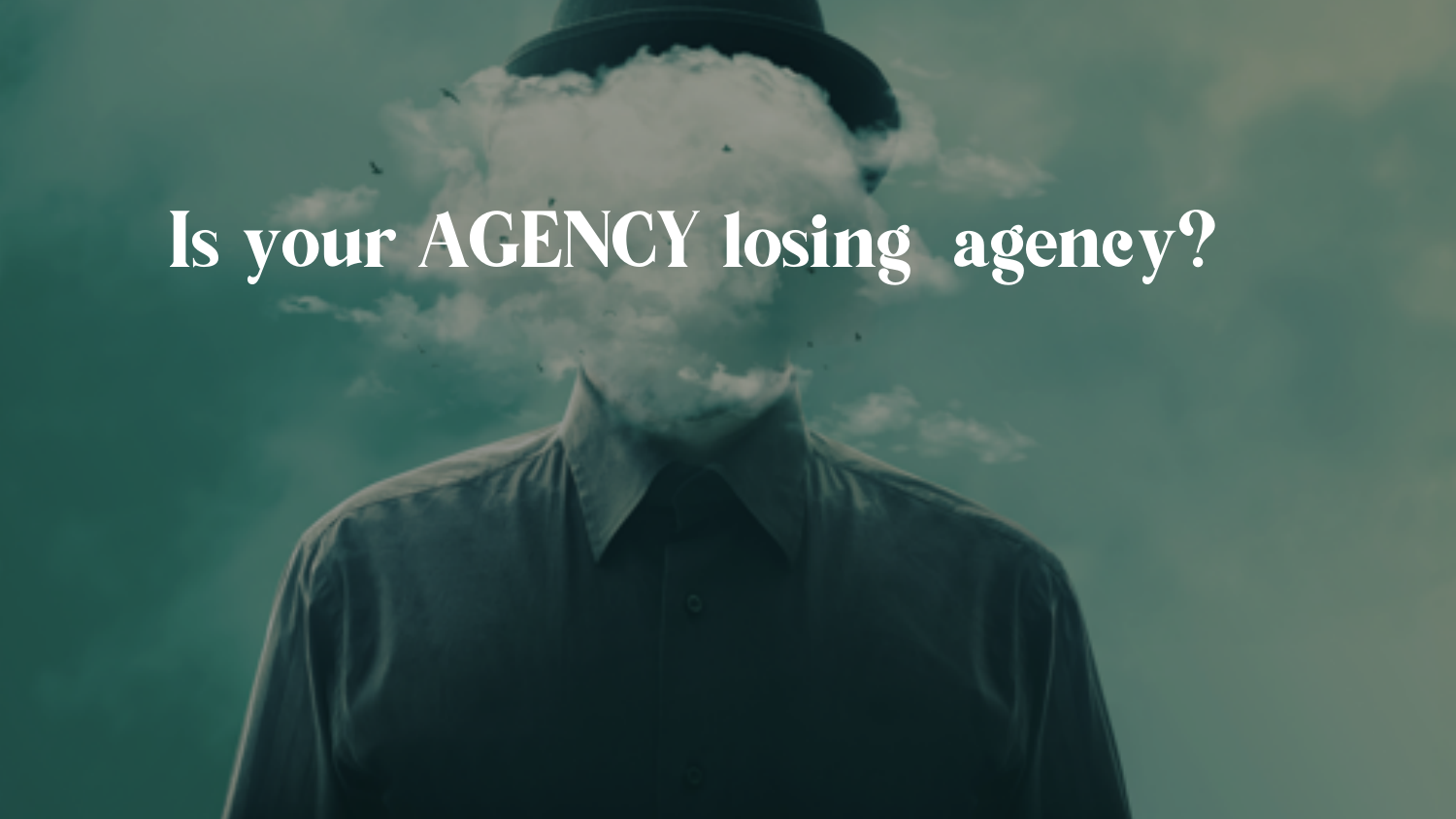## It happens.

I know this – I've run a few and owned a couple. Looks like fun, but most of the time it's a haul. You're divided into a thousand pieces, and a hundred personas. You know what you'd love to do but you just don't get there. You can feel the potential. But you're stuck. And so is everything else. Stuck in what it needs to be to survive. Stuck in what it has become.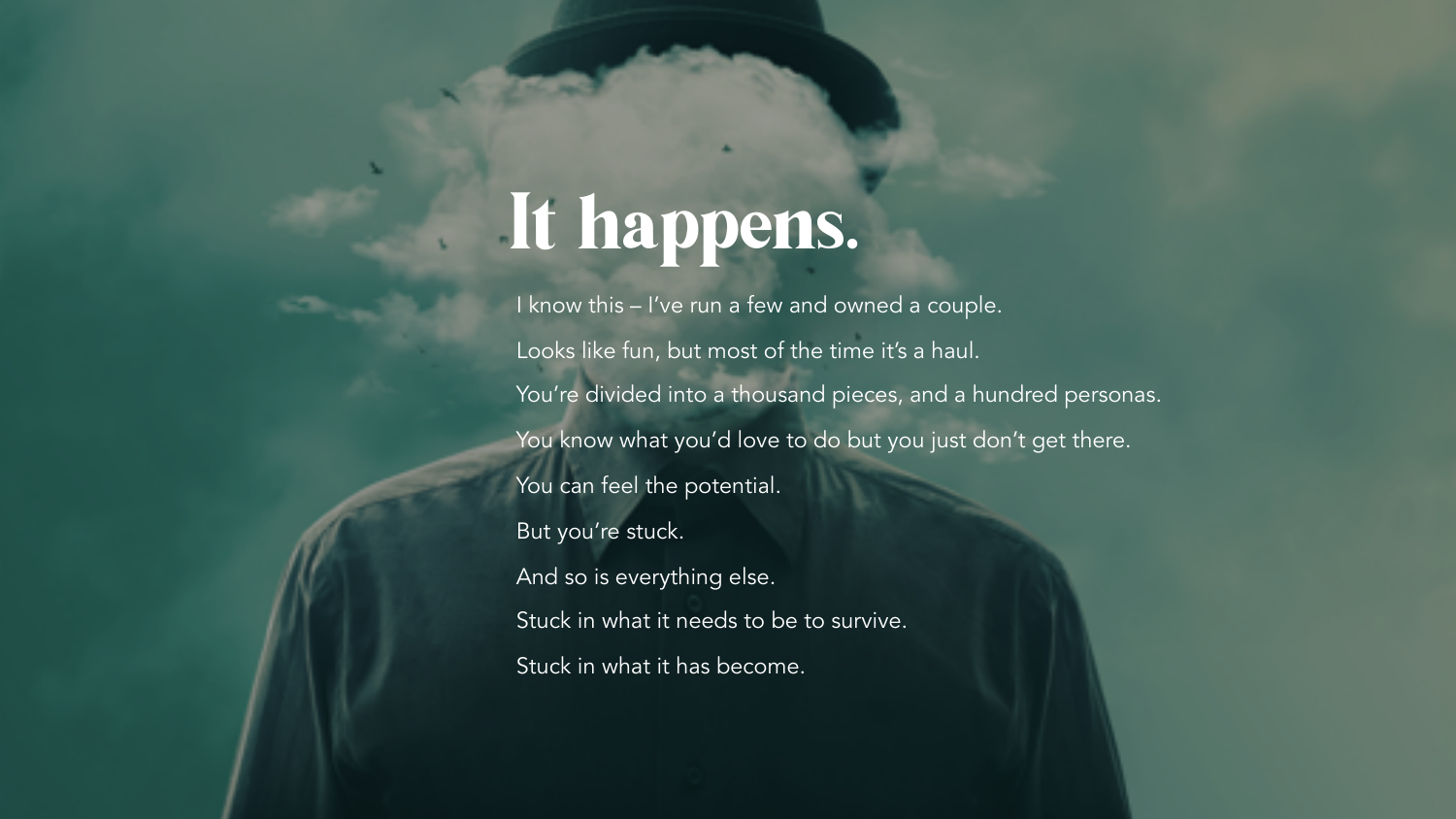Your pitches lack edge? Your hit rate sliding?

Can't find opportunities?

Your people getting stale? Nobody gets it?

You want to turn "what if" into fuck yes?

**Press Possible.**